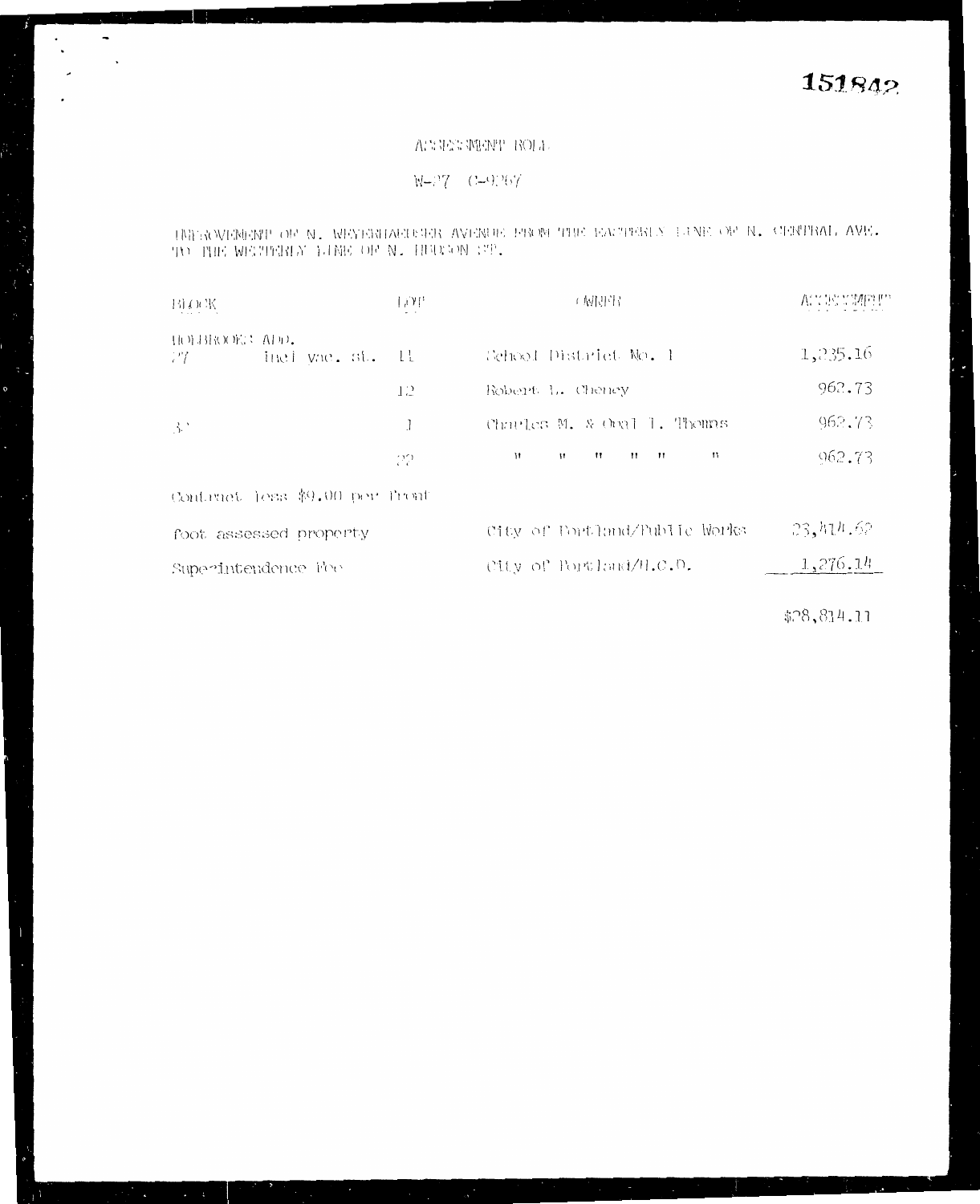AUD. 30-500-360

## 151849 **ORDINANCE NO.**

 $151842$ 

 $27$ File C-9267 W Letter Page

An ordinance declaring the cost of improving N. Weverhaeuser Avenue from the easterly line of N. Central St. to the westerly line of N. Hudson St..

and assessing the property benefited thereby, declaring such assessment and directing the entry of the same in the Docket of City Liens.

## THE CITY OF PORTLAND ORDAINS:

Section 1. That the Council has considered the proposed assessment for improving N. Weyerhaeuser Avenue from the easterly line of N. Central St. to the westerly line of N. Hudson St..

and all objections made thereto, and hereby ascertains, determines and declares the whole cost of said improvement in the manner provided by Ordinance No. 149743 to be the sum of \$ 28,814.11 and that the special and peculiar benefits accruing to each lot, or part thereof or parcel of land within the assessment district, by reason of said improvement and in just proportion to such benefits, are in the respective amounts set opposite the number or description of each lot, or part thereof, or parcel of land in the annexed assessment roll, and said assessment roll is hereby adopted and approved as the assessment for said improvement, and the Auditor of the City of Portland is directed to enter a statement of the assessment hereby made in the Docket of City Liens, and cause notice thereof to be published as provided by the Charter and the Code of the City of Portland.

一种N 24 1919 Passed by the Council.

|         | MAYOR OF THE CITY OF PORTLAND   |
|---------|---------------------------------|
|         |                                 |
| Attest: | estine                          |
|         | AUDITOR OF THE CITY OF PORTLAND |
|         |                                 |